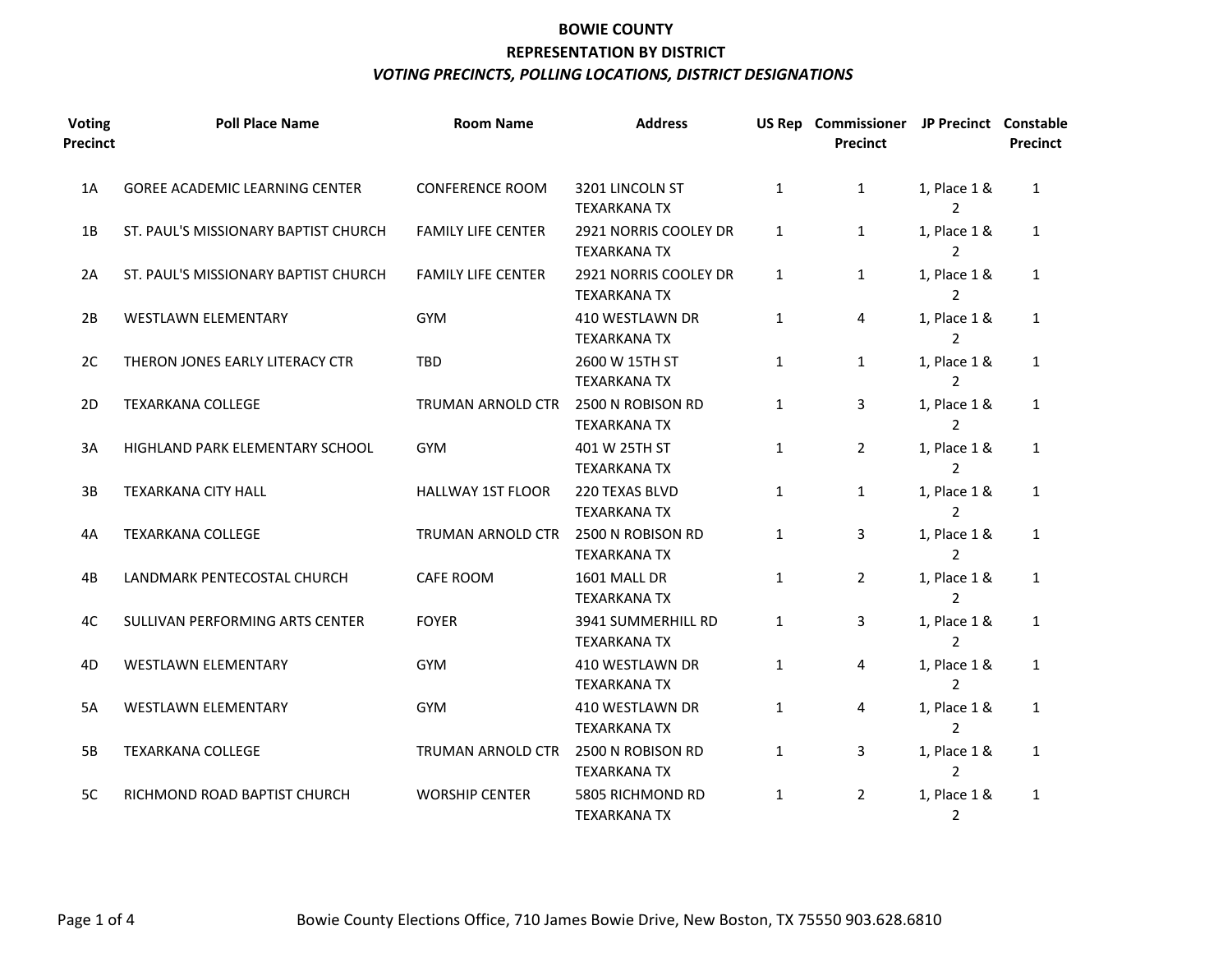| 6A             | FIRST BAPTIST CHURCH TEXARKANA  | RM 102/103                | 3015 MOORES LN<br><b>TEXARKANA TX</b>        | $\mathbf{1}$ | $\overline{2}$ | 1, Place 1 &<br>$\mathcal{P}$  | $\mathbf{1}$   |
|----------------|---------------------------------|---------------------------|----------------------------------------------|--------------|----------------|--------------------------------|----------------|
| 6B             | PLEASANT GROVE MIDDLE SCHOOL    | <b>GYM</b>                | 5805 COOKS LN<br><b>TEXARKANA TX</b>         | $\mathbf{1}$ | $\overline{2}$ | 1, Place 1 &<br>$\overline{2}$ | $\mathbf{1}$   |
| $\overline{7}$ | WAKE VILLAGE CITY HALL          | <b>COUNCIL CHAMBERS</b>   | 624 BURMAN RD<br><b>WAKE VILLAGE TX</b>      | $\mathbf{1}$ | 4              | 1, Place 1 &<br>2              | $\mathbf{1}$   |
| 8A             | LIBERTY EYLAU SCHOOL OF SUCCESS | GYM                       | 766 MACEDONIA RD<br><b>TEXARKANA TX</b>      | $\mathbf{1}$ | $\mathbf{1}$   | 1, Place 1 &<br>$\overline{2}$ | $\mathbf{1}$   |
| 8B             | EYLAU METHODIST CHURCH          | FELLOWSHIP HALL           | 5214 S US HWY 59<br><b>TEXARKANA TX</b>      | $\mathbf{1}$ | $\mathbf{1}$   | 1, Place 1 &<br>$\mathcal{P}$  | $\mathbf{1}$   |
| 8C             | <b>BUCHANAN BAPTIST CHURCH</b>  | FELLOWSHIP HALL           | 3635 BUCHANAN LOOP RD<br><b>TEXARKANA TX</b> | $\mathbf{1}$ | $\mathbf{1}$   | 1, Place 1 &<br>$\mathfrak{p}$ | $\mathbf{1}$   |
| 9              | NASH SCHOOL                     | <b>ENTRY HALLWAY</b>      | 100 BURTON ST<br><b>NASH TX</b>              | $\mathbf{1}$ | 3              | 1, Place 1 &<br>2              | $\mathbf{1}$   |
| <b>9A</b>      | <b>NASH SCHOOL</b>              | <b>ENTRY HALLWAY</b>      | 100 BURTON ST<br><b>NASH TX</b>              | 4            | 3              | 1, Place 1 &<br>2              | $\mathbf{1}$   |
| 10             | PG VOLUNTEER FIRE DEPT          | MEETING AREA A/C          | 3123 FM 559<br><b>TEXARKANA TX</b>           | $\mathbf{1}$ | $\overline{2}$ | 1, Place 1 &<br>$\overline{2}$ | $\mathbf{1}$   |
| 11             | C-5 VOLUNTEER FIRE DEPARTMENT   | <b>MEETING AREA</b>       | 9534 W NEW BOSTON RD<br><b>TEXARKANA TX</b>  | 4            | $\overline{2}$ | 1, Place 1 &<br>$\mathcal{P}$  | $\mathbf{1}$   |
| 11A            | C-5 VOLUNTEER FIRE DEPARTMENT   | <b>MEETING AREA</b>       | 9534 W NEW BOSTON RD<br><b>TEXARKANA TX</b>  | $\mathbf{1}$ | $\overline{2}$ | 1, Place 1 &<br>$\overline{2}$ | $\mathbf{1}$   |
| 12             | RED SPRINGS BAPTIST CHURCH      | FELLOWSHIP HALL           | 1101 FM 991<br><b>TEXARKANA TX</b>           | $\mathbf{1}$ | 4              | 1, Place 1 &<br>2              | $\mathbf{1}$   |
| 12A            | RED SPRINGS BAPTIST CHURCH      | FELLOWSHIP HALL           | 1101 FM 991<br><b>TEXARKANA TX</b>           | 4            | 4              | 1, Place 1 &<br>$\overline{2}$ | $\mathbf{1}$   |
| 13             | <b>HOOKS HIGH SCHOOL</b>        | <b>GYM</b>                | 401 E AVE A<br><b>HOOKS TX</b>               | 4            | 3              | 5                              | 5              |
| 14             | <b>BOWIE COUNTY COURTHOUSE</b>  | <b>STAFF LOUNGE</b>       | 710 JAMES BOWIE DR NEW<br><b>BOSTON TX</b>   | 4            | 3              | $\overline{2}$                 | $\overline{2}$ |
| 14A            | <b>BOWIE COUNTY COURTHOUSE</b>  | <b>STAFF LOUNGE</b>       | 710 JAMES BOWIE DR NEW<br><b>BOSTON TX</b>   | $\mathbf{1}$ | 3              | $\overline{2}$                 | $\overline{2}$ |
| 15             | <b>MALTA BAPTIST CHURCH</b>     | <b>FAMILY LIFE CENTER</b> | 23 PRIVATE RD 27891<br><b>DEKALB TX</b>      | 4            | 3              | $\overline{2}$                 | $\overline{2}$ |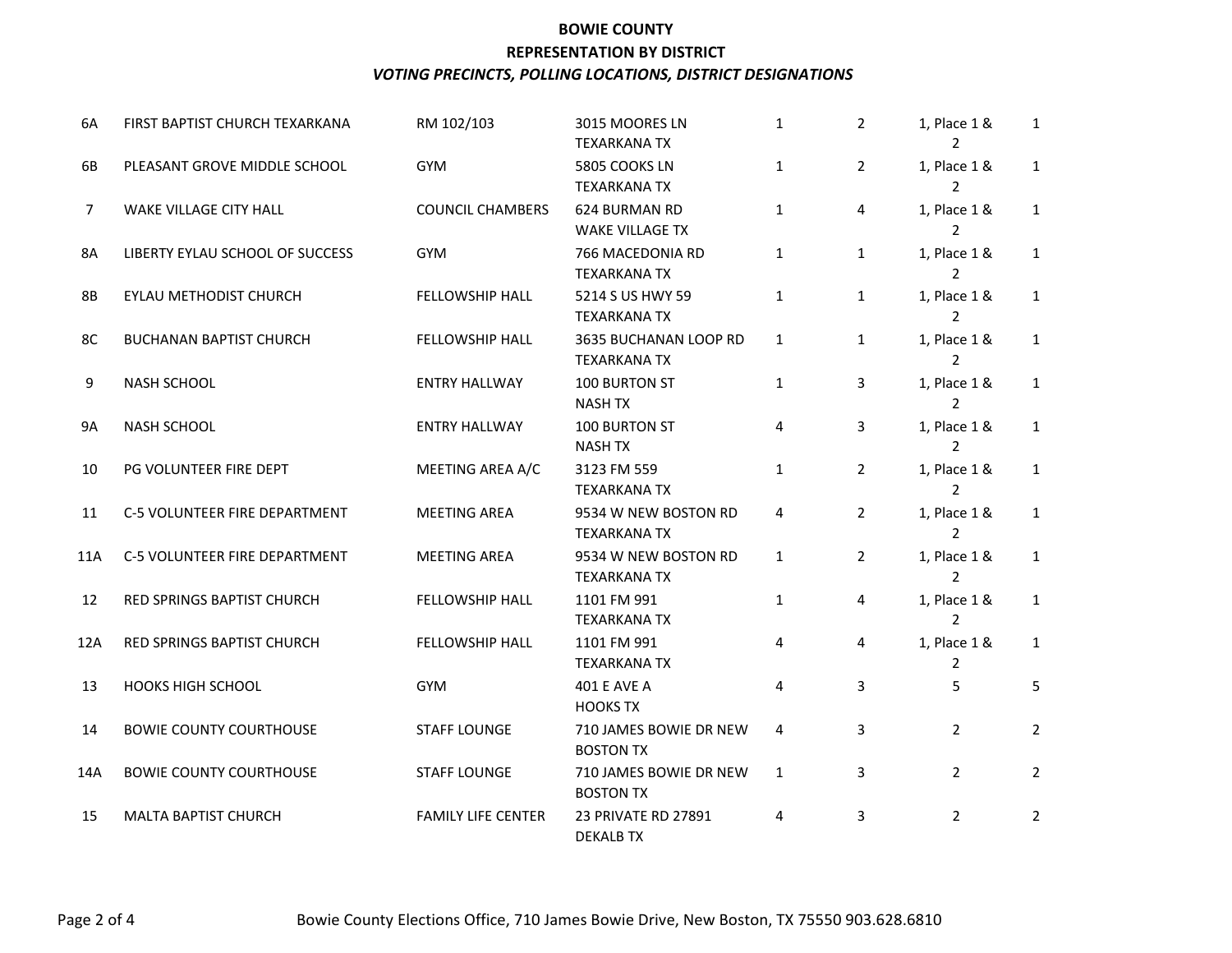| 16  | REDWATER CITY HALL                | REAR MEETING ROOM      | 120 REDWATER BLVD W<br><b>REDWATER TX</b> | $\mathbf{1}$ | 4              | 5                              | 5              |
|-----|-----------------------------------|------------------------|-------------------------------------------|--------------|----------------|--------------------------------|----------------|
| 16A | REDWATER CITY HALL                | REAR MEETING ROOM      | 120 REDWATER BLVD W<br><b>REDWATER TX</b> | 4            | 4              | 5                              | 5              |
| 17  | <b>MAUD CITY HALL</b>             | COUNCIL ROOM           | 135 MAIN ST<br><b>MAUD TX</b>             | $\mathbf{1}$ | 4              | 5                              | 5              |
| 18  | FIRST BAPTIST CHURCH              | <b>AUXILIARY ROOM</b>  | 506 MCCOY BLVD<br>NEW BOSTON TX           | $\mathbf{1}$ | 4              | $\overline{2}$                 | $\overline{2}$ |
| 18A | FIRST BAPTIST CHURCH              | <b>AUXILIARY ROOM</b>  | 506 MCCOY BLVD<br><b>NEW BOSTON TX</b>    | 4            | 4              | $\overline{2}$                 | $\overline{2}$ |
| 19  | OLD SALEM BAPTIST CHURCH          | <b>FELLOWSHIP HALL</b> | 6199 FM 1840<br><b>NEW BOSTON TX</b>      | $\mathbf{1}$ | $\overline{4}$ | $\overline{2}$                 | $\overline{2}$ |
| 20  | DEKALB MASONIC LODGE              | <b>DINING AREA</b>     | 101 NE BOWIE ST<br><b>DEKALB TX</b>       | 4            | 3              | 3                              | 3              |
| 20A | DEKALB MASONIC LODGE              | <b>DINING AREA</b>     | 101 NE BOWIE ST<br><b>DEKALB TX</b>       | $\mathbf{1}$ | 3              | 3                              | 3              |
| 21  | OAKGROVE LIGHTHOUSE CHURCH        | <b>ENTRANCE HALL</b>   | 194 FM 1326<br><b>DEKALB TX</b>           | 4            | 3              | 3                              | 3              |
| 22  | OAKGROVE LIGHTHOUSE CHURCH        | <b>ENTRANCE HALL</b>   | 194 FM 1326<br><b>DEKALB TX</b>           | $\mathbf{1}$ | 3              | 3                              | 3              |
| 22A | OAKGROVE LIGHTHOUSE CHURCH        | <b>ENTRANCE HALL</b>   | 194 FM 1326<br><b>DEKALB TX</b>           | 4            | 3              | 3                              | 3              |
| 24  | <b>HUBBARD ISD</b>                | MULTIPURPOSE BLDG      | 3347 HWY 259 S<br><b>DEKALB TX</b>        | $\mathbf{1}$ | 3              | 3                              | 3              |
| 25  | DEKALB HIGH SCHOOL                | <b>GYM</b>             | 152 SW MAPLE ST<br><b>DEKALB TX</b>       | $\mathbf{1}$ | 3              | 3                              | 3              |
| 27  | SIMMS BAPTIST CHURCH              | FELLOWSHIP HALL        | 105 CR 4216<br><b>SIMMS TX</b>            | $\mathbf{1}$ | $\overline{4}$ | 4                              | 4              |
| 28  | <b>CROSSROADS COMM CENTER</b>     | RECEPTION ROOM         | 10650 FM 561<br><b>SIMMS TX</b>           | $\mathbf{1}$ | 4              | 4                              | 4              |
| 29  | WARDS CREEK MISSIONARY BAP CHURCH | <b>FELLOWSHIP HALL</b> | 17 CR 4239<br><b>SIMMS TX</b>             | $\mathbf{1}$ | 4              | 4                              | 4              |
| 30  | <b>HOOKS HIGH SCHOOL</b>          | <b>GYM</b>             | 401 E AVE A<br><b>HOOKS TX</b>            | 4            | 3              | 1, Place 1 &<br>$\overline{2}$ | $\mathbf{1}$   |